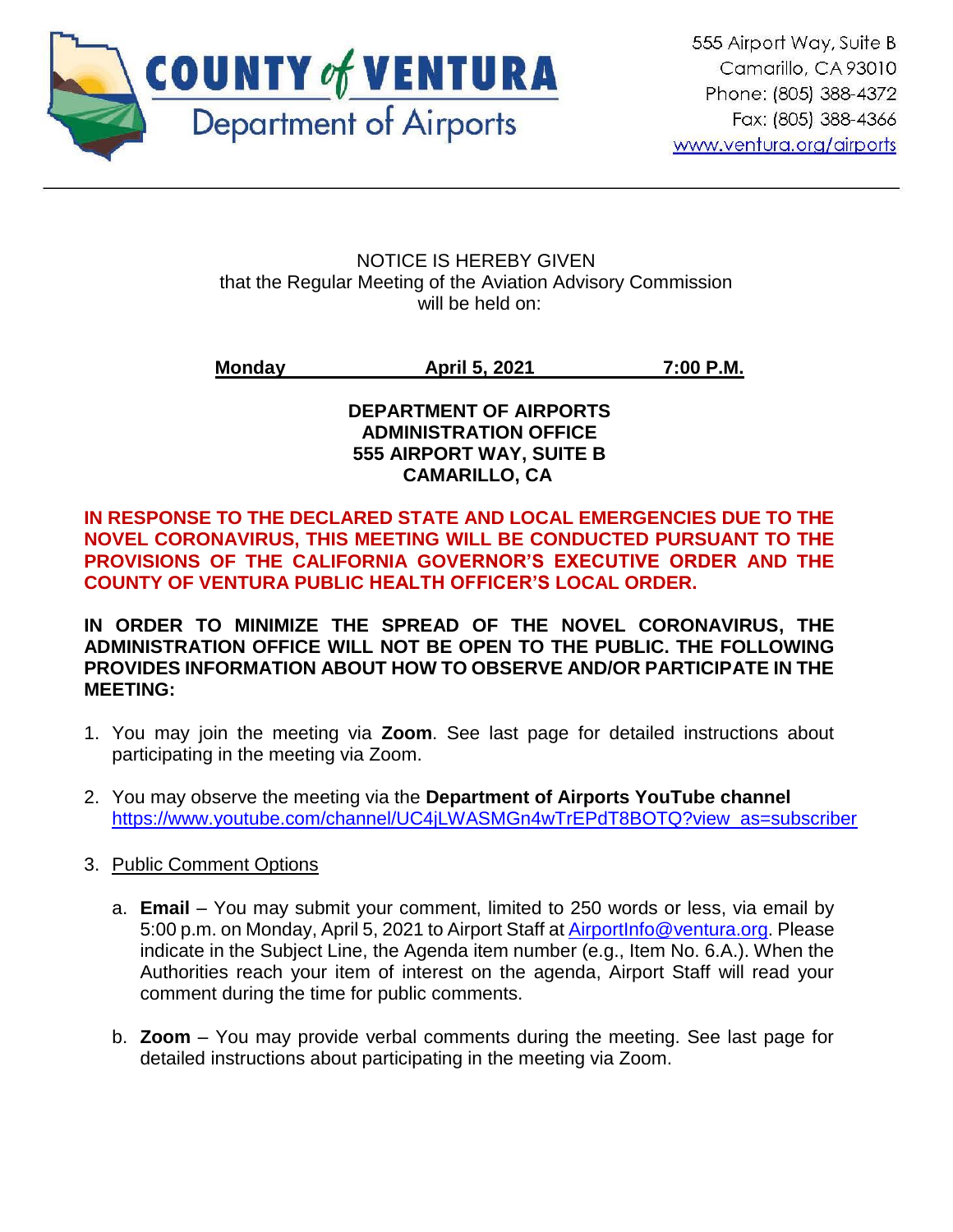## **AGENDA**

- **1. CALL to ORDER and PLEDGE of ALLEGIANCE**
- **2. ROLL CALL**
- **3. APPROVAL of MINUTES – March 1, 2021**
- **4. PUBLIC COMMENT PERIOD**
- **5. UNFINISHED BUSINESS – None**
- **6. NEW BUSINESS**
- **A. Subject: Approval of, and Authorization for the Director of Airports or Designee to Sign, a Grant of Easement Agreement with Southern California Edison, for the Relocation of a Power Pole at the Camarillo Airport Business Park**

#### **Recommendations:**

Staff requests that your Commission/Authority recommend that the Board of Supervisors (Board):

- 1. Approve, and authorize the Director of Airports or his designee to sign, a Grant of Easement Agreement (Exhibit 1) with Southern California Edison for the relocation of an existing power pole and guy wire support on County property at the northwest corner of Willis Avenue and Airport Way, in the Camarillo Airport Business Park.
- 2. In accordance with Government Code section 25526.6, find that granting the easement to Southern California Edison is in the public interest and that the conveyance will not interfere with the County's use of the property.
- **B. Subject: Approval of, and Authorization for the Director of Airports or Designee to Sign, a Memorandum of Agreement between the County of Ventura and the Federal Aviation Administration for the Operation of FAA Facilities at the Camarillo Airport**

#### **Recommendation:**

Staff requests that your Commission/Authority recommend that the Board of Supervisors (Board):

Approve, and authorize the Director of Airports or his designee to sign, a Memorandum of Agreement (Exhibit 1) between the County of Ventura (County) and the Federal Aviation Administration (FAA) for the operation of various FAA facilities at the Camarillo Airport which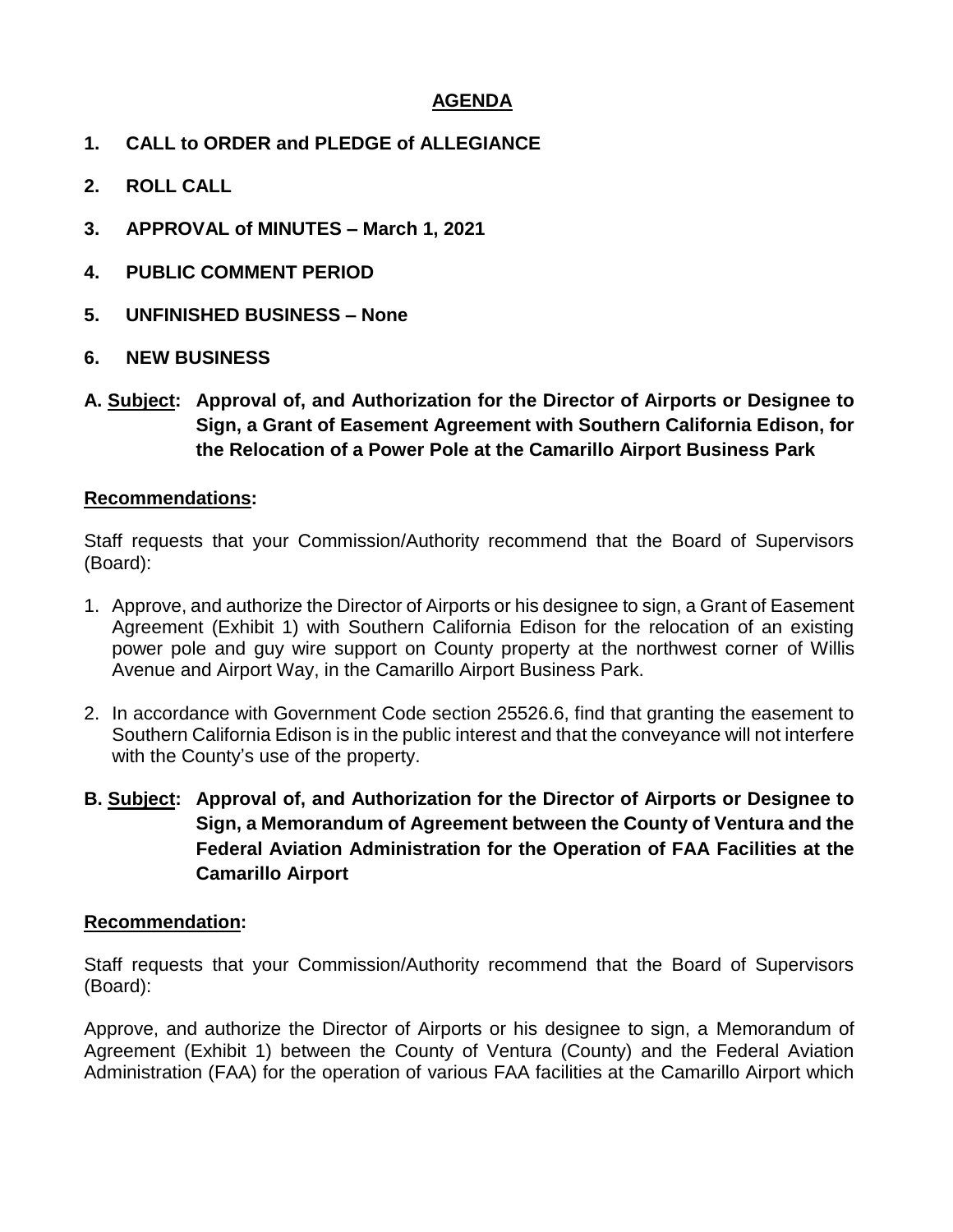include the Automated Surface Observing Systems (ASOS), the Centerfield Wind Instrument (CFW), and the Air Traffic Control Tower (ATCT), for a period of twenty years.

# **C. Subject: Approval of, and Authorization for the Director of Airports or Designee to Sign, the First Amendment to the Lease with RKR Incorporated, to Correct the Description of the Leased Premises**

## **Recommendation:**

Staff requests that your Commission/Authority recommend that the Board of Supervisors (Board):

Approve, and authorize the Director of Airports or his designee to sign, the First Amendment to the lease with RKR Incorporated, to correct the description of the leased premises.

**D. Subject: Authorization for the Director of Airports or Designee, to Accept and Sign Federal Aviation Administration Grant No. 3-06-0179-038-2021, When Offered, in an Estimated Amount of \$24,179,468 Which Will Provide Funds for the Runway 7-25, Taxiway Connectors and Parallel Taxiway Pavement Reconstruction at Oxnard Airport; Authorization for the Director of Airports or Designee, to Apply for, Accept, and Sign for a Matching Grant from Caltrans, if Offered; and Authorization for County Counsel to Execute the Certificate of Sponsor's Attorney Required by Federal Aviation Administration Grant Agreements**

# **Recommendations:**

Staff requests that your Commission/Authority recommend that the Board of Supervisors (Board):

- 1. Authorize the Director of Airports or his designee, to accept and sign Federal Aviation Administration (FAA) Grant No. 3-06-0179-038-2021, when offered, in an estimated amount of \$24,179,468 which will provide funds for the Runway 7-25, Taxiway Connectors and Parallel Taxiway Pavement Reconstruction at Oxnard Airport; and
- *2.* Authorize the Director of Airports or his designee, to apply for, accept, and sign for a matching grant from Caltrans, if offered; and
- 3. Authorize County Counsel to execute the Certificate of Sponsor's Attorney required by FAA Grant Agreements.
- **E. Subject: Approval of the Five-Year Capital Improvement Plan (CIP) for Camarillo and Oxnard Airports; Authorization for the Director of Airports or Designee, to Apply for Grants to Fund Projects Scheduled for Federal Fiscal Years 2021 and 2022 Outlined in the CIP upon Notification from**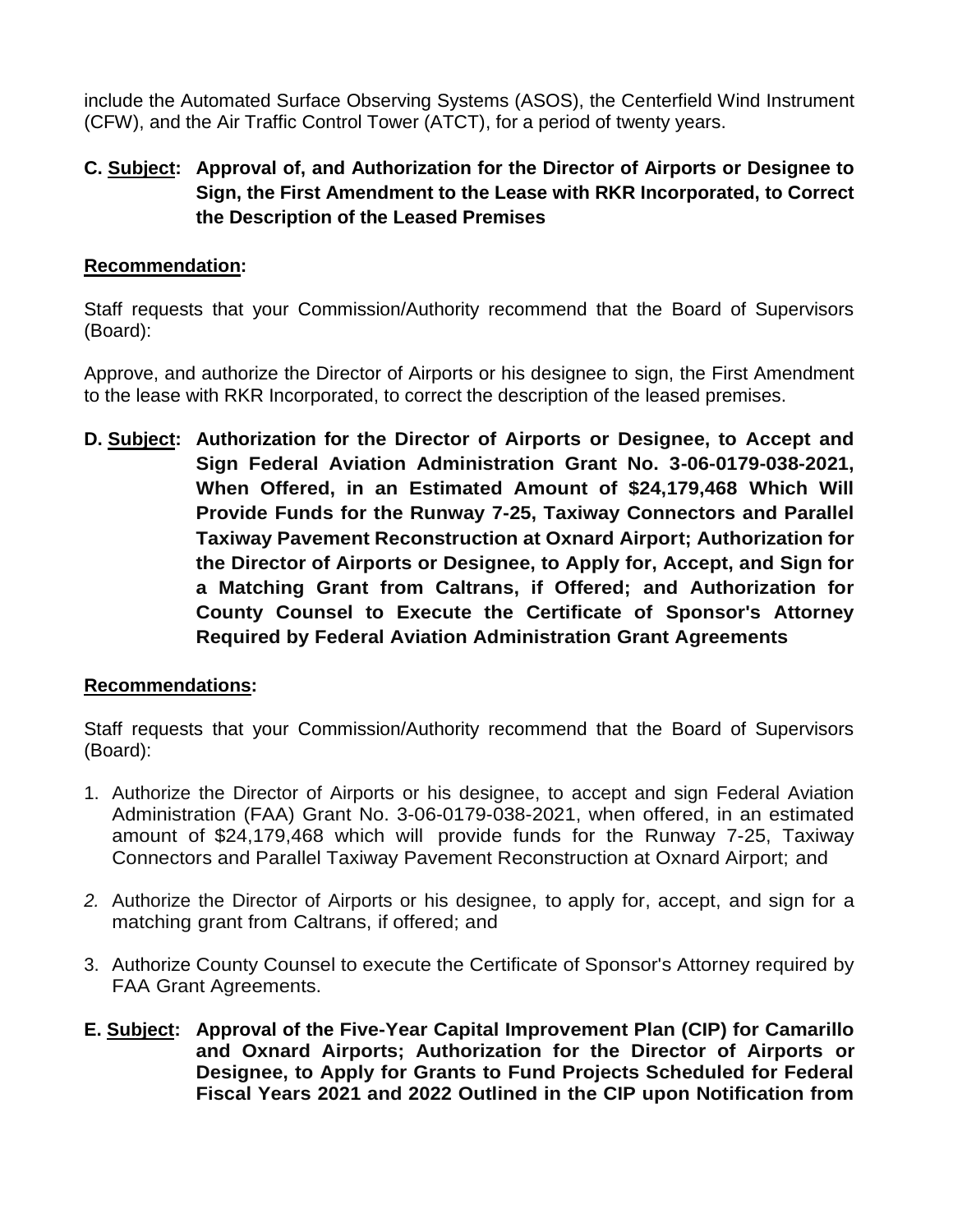## **the Federal Aviation Administration and the California Department of Transportation Aeronautics Program That Funds Are Available**

#### **Recommendations:**

Staff requests that your Commission/Authorities recommend that the Board of Supervisors (Board):

- 1. Approve the five-year capital improvement plan (CIP) for Camarillo and Oxnard Airports (Exhibit 1); and
- 2. Authorize the Director of Airports or his designee, to apply for grants to fund the projects scheduled for federal fiscal years (FFY) 2021 and 2022 outlined in the CIP upon notification from the Federal Aviation Administration (FAA) and the California Department of Transportation Aeronautics Program (Caltrans) that funds are available. *These projects are subject to approval in the County budget process, as explained below.*

# **F. Subject: Appointment of One Member of the Aviation Advisory Commission to the Planning Advisory Committee for the Airport Master Plan Study**

## **Recommendation:**

Staff requests that your Commission appoint one member to the Planning Advisory Committee for the Airport Master Plan study.

# **G. Subject: Review of Fiscal Year 2021-22 Proposed Budget**

#### **Recommendation:**

Staff requests that your Commission and Authorities review and comment on the Department of Airports proposed FY 2021-22 budget for Camarillo and Oxnard Airports; and Camarillo Roads and Lighting Enterprise Fund, as attached, and recommend approval of the Board of Supervisors.

# **7. DIRECTOR'S REPORT**

# **8. REPORTS**

Monthly Activity Report – February 2021 Monthly Noise Complaints – February 2021 Consultant Reports – February 2021 Airport Tenant Project Status – March 2021 Project Status – March 2021 Meeting Calendar

#### **9. CORRESPONDENCE – None**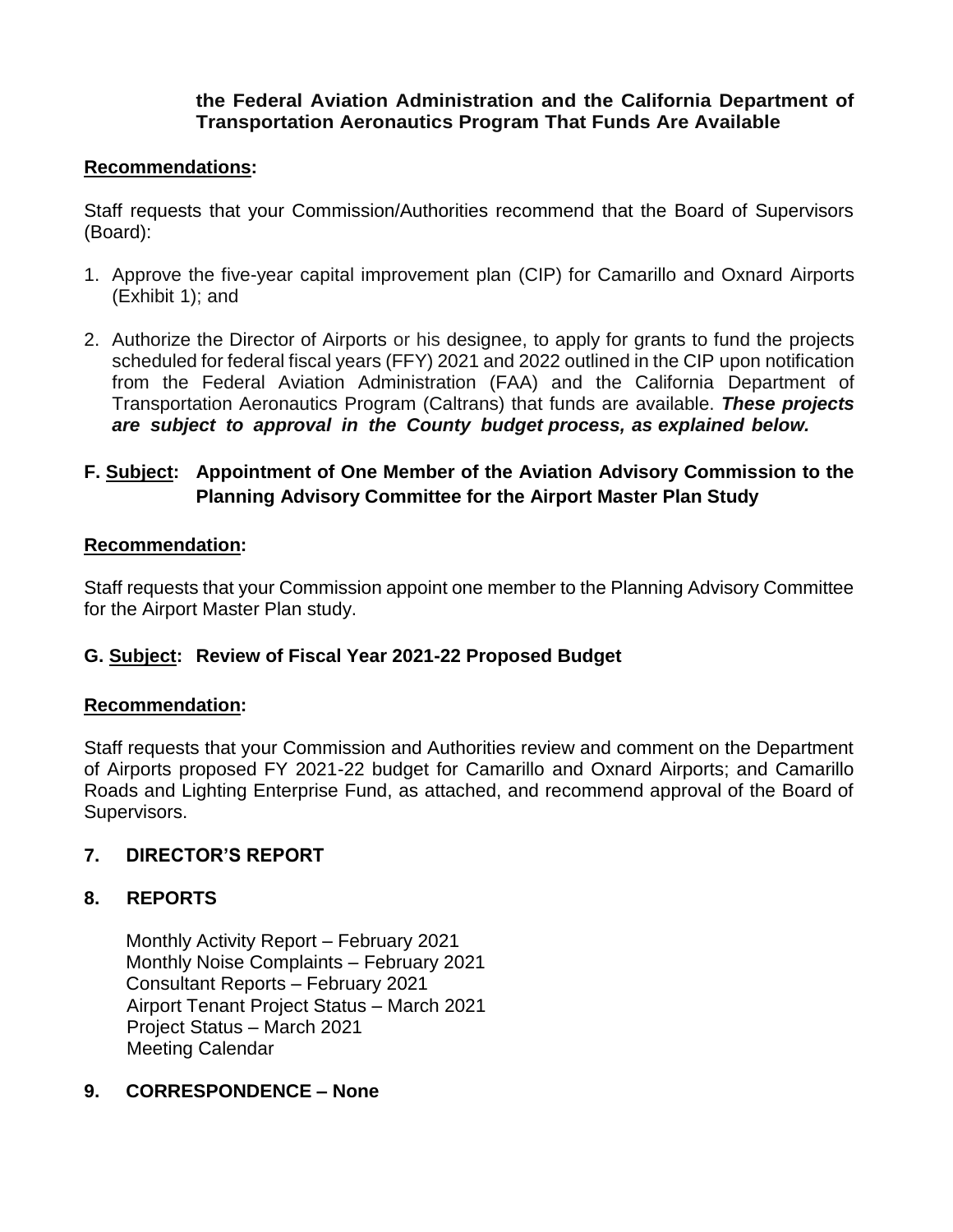**10. COMMISSION COMMENTS –** Comments by Commission members on matters deemed appropriate.

# **11. ADJOURNMENT**

The next regular Commission meeting will be on Monday, May 13, 2021 at 7:00 p.m. in the Department of Airports Administration Office, 555 Airport Way, Suite B, Camarillo, California.

IN COMPLIANCE WITH THE AMERICANS WITH DISABILITIES ACT, IF YOU NEED SPECIAL ASSISTANCE TO PARTICIPATE IN THIS MEETING, PLEASE CONTACT ANA CASTRO AT (805) 388-4211. NOTIFICATION 48 HOURS PRIOR TO THE MEETING WILL ENABLE THE DEPARTMENT OF AIRPORTS TO MAKE REASONABLE ARRANGEMENTS TO ENSURE ACCESSIBILITY TO THIS MEETING.